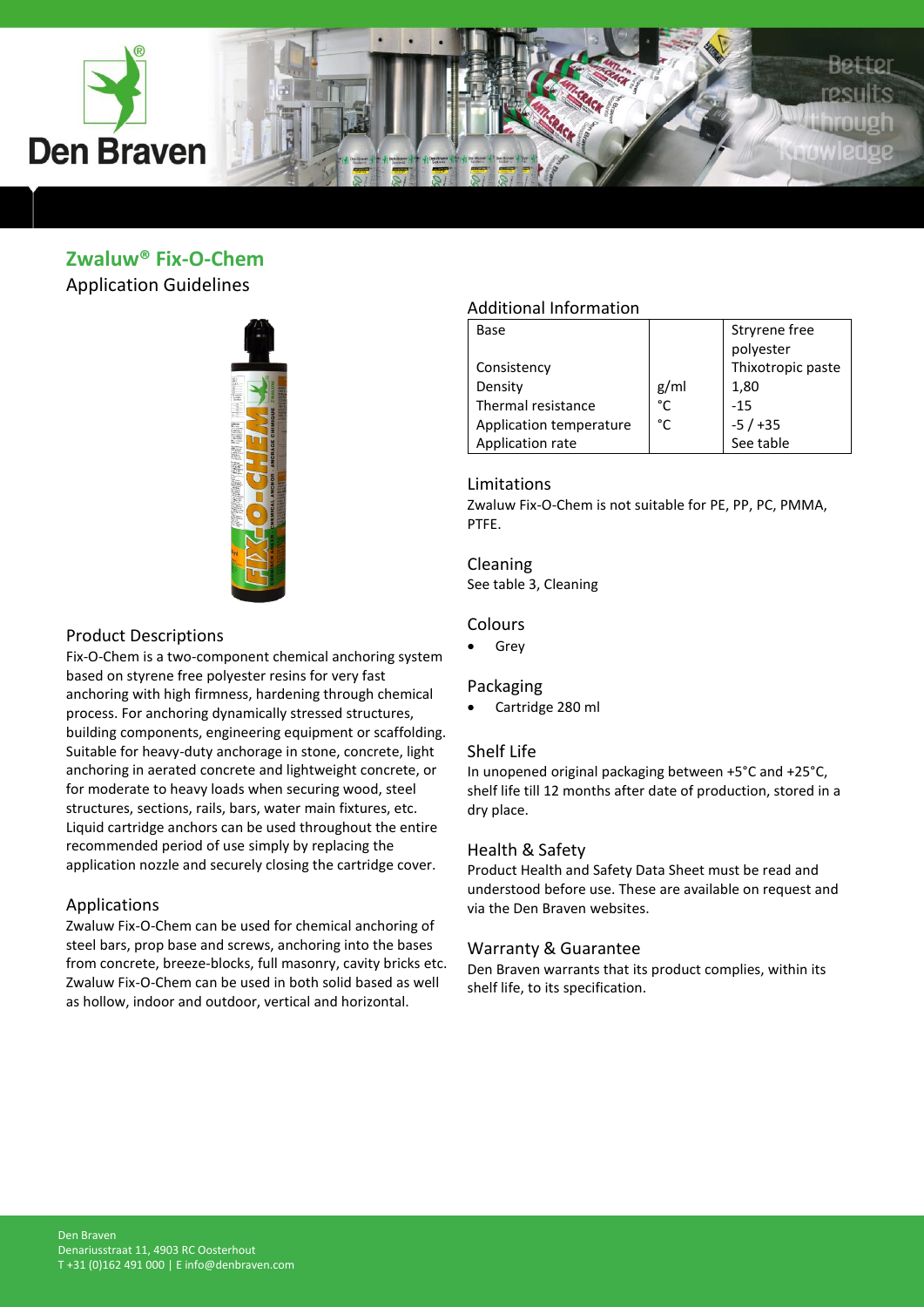

Application Guidelines

### Solid surfaces

Drill all holes. Make sure you use the correct drill diameter according table 1, installation parameters

Remove dust using an air pump

Remove all incoherent and loose particles and dust by using the cleaning brush according table 3, cleaning

Remove last dust residues by using an air pump again

Apply at least 10 cm of material to reach a homogeneous mix Zwalw Fix-O-Chem before applying the adhesive in the drilled holes

Fill hole roughly 50% with Zwaluw Fix-O-Chem

Insert anchor by using the rotary movement in the direction of thread

The element may be placed once the material has fully cured according table 2, minimum curing time















Hollow surfaces

Drill all holes. Make sure you use the correct drill diameter according table 1, installation parameters

Remove dust using an air pump

Remove all incoherent and loose particles and dust by using the cleaning brush according table 3,

Remove last dust residues by using

Apply at least 10 cm of material to reach a homogeneous mix Zwalw Fix-O-Chem before applying the adhesive in the drilled holes

Fill hole roughly 50% with Zwaluw

Insert anchor by using the rotary movement in the direction of thread

The element may be placed once the material has fully cured according table 2, minimum curing

cleaning

an air pump again

Fix-O-Chem

time















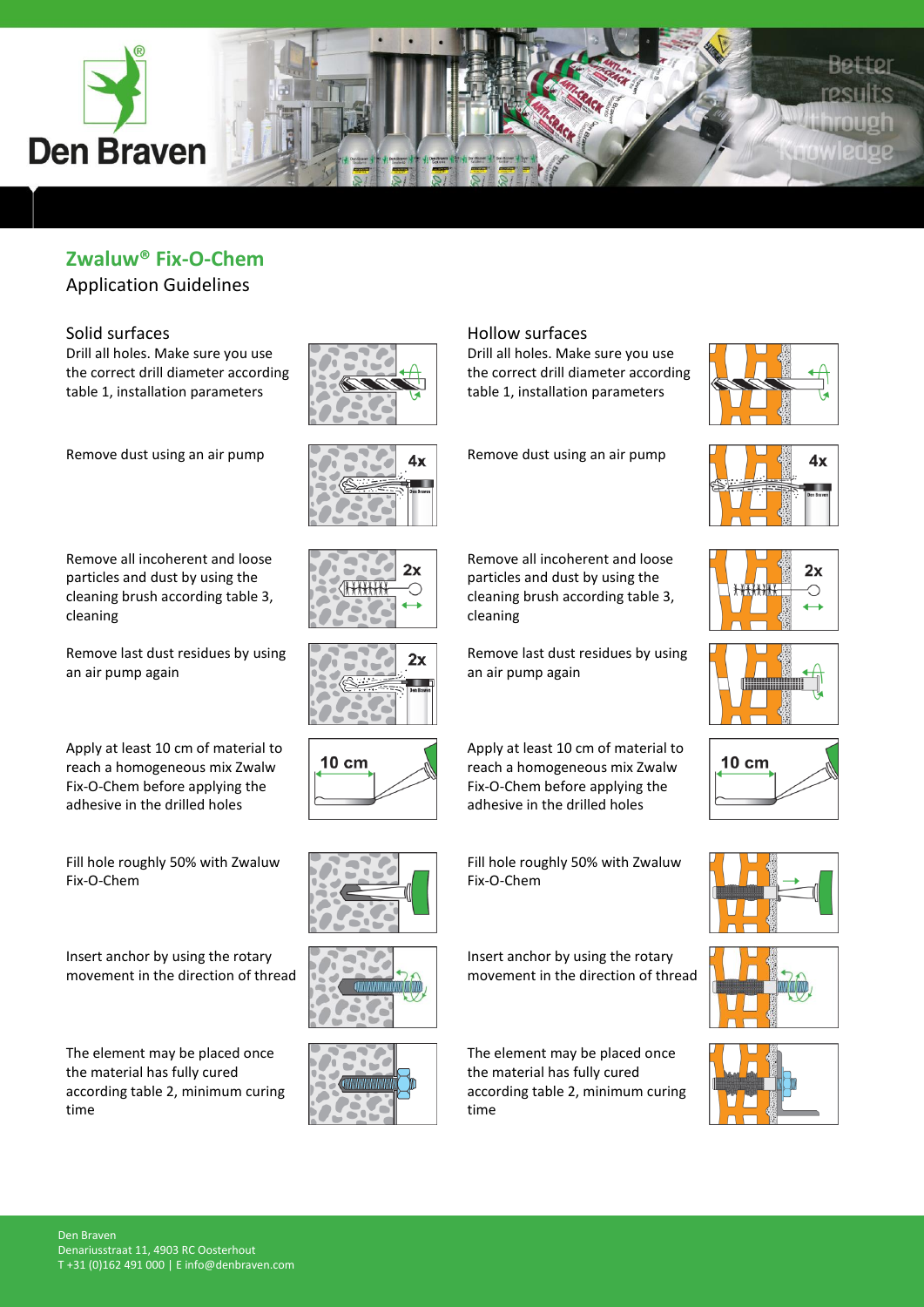

Application Guidelines

| <b>Installation parameters</b> |                       |      |     |     |     |     |     |     |
|--------------------------------|-----------------------|------|-----|-----|-----|-----|-----|-----|
| Size                           |                       |      | M8  | M10 | M12 | M16 | M20 | M24 |
| Nominal drill hole diameter    | $\phi$ d <sub>o</sub> | [mm] | 10  | 12  | 14  | 18  | 24  | 28  |
| Depth of drill hole            | $h_0$                 | [mm] | 80  | 90  | 110 | 125 | 170 | 210 |
| Edge distance                  | $C_{cr,N}$            | [mm] | 80  | 90  | 110 | 125 | 170 | 210 |
| Minimum edge distance          | $C_{\text{min}}$      | [mm] | 40  | 50  | 60  | 80  | 100 | 120 |
| Spacing                        | $S_{cr,N}$            | [mm] | 160 | 180 | 220 | 250 | 340 | 420 |
| Minimum spacing                | $S_{\sf min}$         | [mm] | 40  | 50  | 60  | 80  | 100 | 120 |
| Minimum thickness of member    | $h_{min}$             | [mm] | 110 | 120 | 140 | 160 | 215 | 260 |
| Torque moment                  | $T_{inst}$            | [mm] | 10  | 20  | 40  | 60  | 120 | 150 |

Table 1, Installation parameters

| Minimum curing time               |           |           |               |                   |                 |                   |       |  |  |  |
|-----------------------------------|-----------|-----------|---------------|-------------------|-----------------|-------------------|-------|--|--|--|
| Temperature of base material (°C) | $-5$ to 0 | $0$ to +5 | $+5$ to $+10$ | $+10$ to<br>$+20$ | +20 to<br>$+30$ | $+30$ to<br>$+35$ | $+35$ |  |  |  |
| Gelling and working time (min.)   | 90        | 45        | 25            | 15                |                 |                   |       |  |  |  |
| Full curing time (min.)           | 360       | 180       | 120           | 80                | 45              | 25                |       |  |  |  |
| _ _                               |           |           |               |                   |                 |                   |       |  |  |  |

Table 2, minimum curing time

| <b>Cleaning</b>             |                       |      |                |      |               |      |      |      |
|-----------------------------|-----------------------|------|----------------|------|---------------|------|------|------|
| <b>Size</b>                 |                       |      | M <sub>8</sub> | M10  | M12           | M16  | M20  | M24  |
| Nominal drill hole diameter | $\phi$ d <sub>0</sub> | [mm] | 10             | 12   | 14            | 18   | 24   | 28   |
| Diameter of brush           | $d_{h}$               | [mm] | 12,0           | 14,0 | 16,3          | 20,0 | 26,0 | 30,0 |
| Minimum brush diameter      | $d_{b,min}$           | [mm] | 10,5           | 12,5 | 14.5          | 18,5 | 24.5 | 28,5 |
| Brush length                |                       | [mm] | 170            | 170  | 170           | 200  | 250  | 300  |
|                             |                       |      |                |      | 4 x blow out  |      |      |      |
| Cleaning                    |                       |      |                |      | 4 x brush out |      |      |      |
|                             |                       |      |                |      | 4 x blow out  |      |      |      |

Table 3, cleaning

|                        |                        | M8 | M10 | M12 | M16 | M20                                | M24 |
|------------------------|------------------------|----|-----|-----|-----|------------------------------------|-----|
| $N_{Rk,s}$             | [kN]                   | 15 | 23  | 34  | 63  | 98                                 | 141 |
| <b>Y</b> <sub>Ms</sub> | $[\cdot]$              |    |     |     |     |                                    |     |
| $N_{Rk,s}$             | [kN]                   | 18 | 29  | 42  | 79  | 123                                | 177 |
| <b>Y</b> <sub>Ms</sub> | $\left[ \cdot \right]$ |    |     |     |     |                                    |     |
| $N_{Rk,s}$             | [kN]                   | 26 | 41  | 59  | 110 | 172                                | 247 |
| <b>YMs</b>             | $[\cdot]$              |    |     |     |     |                                    |     |
| $N_{Rk,s}$             | [kN]                   | 29 | 46  | 67  | 126 | 196                                | 282 |
| <b>Y</b> <sub>Ms</sub> | $\left[ \cdot \right]$ |    |     |     |     |                                    |     |
|                        |                        |    |     |     |     | $2*$<br>$1,5*$<br>$1,9*$<br>$1,6*$ |     |

Table 4, Steel failure – Characteristic resistance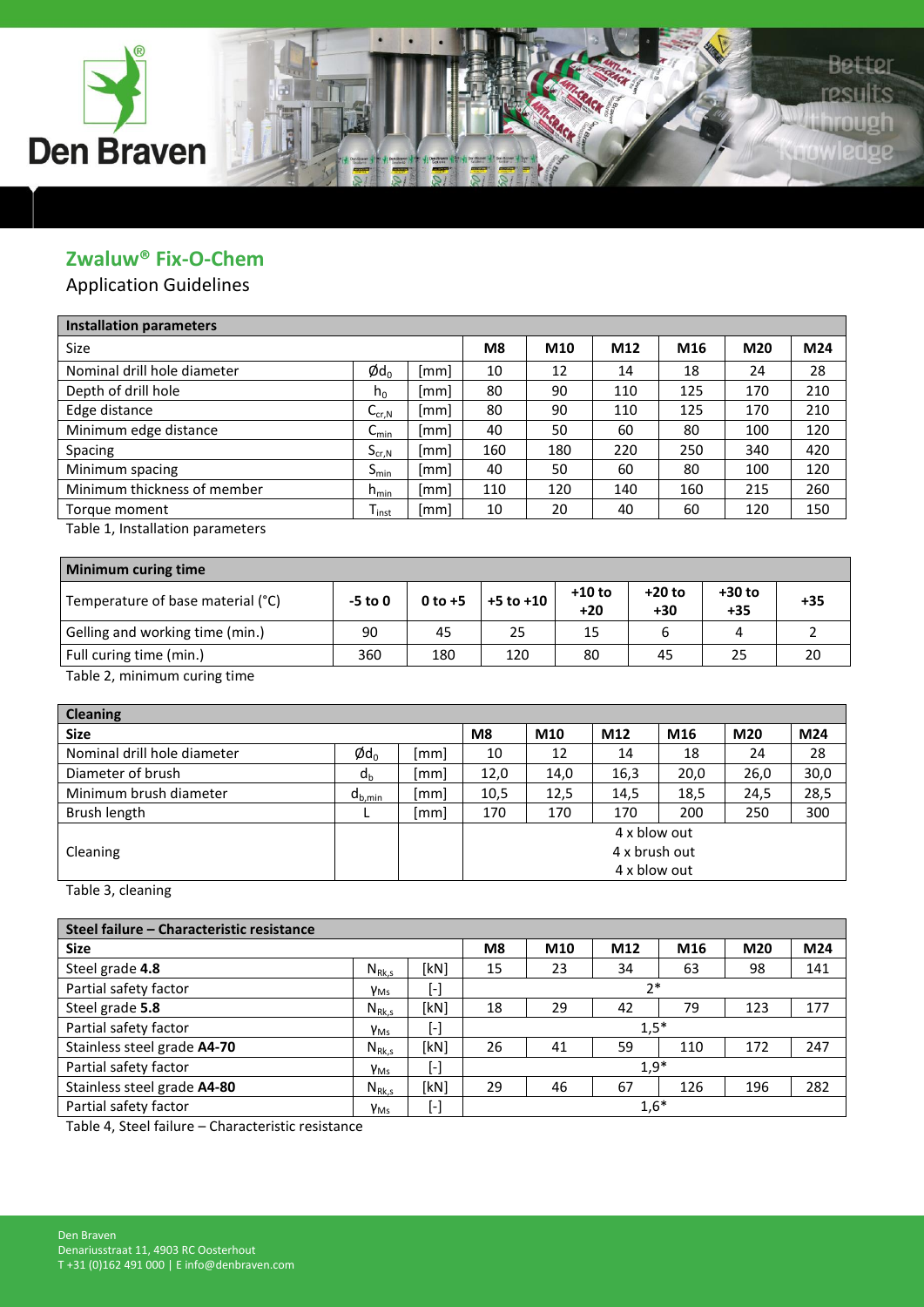

## Application Guidelines

| Combined pull out and concrete cone failure in non-cracked concrete C20/25 |        |                 |                     |      |     |      |     |     |     |  |
|----------------------------------------------------------------------------|--------|-----------------|---------------------|------|-----|------|-----|-----|-----|--|
| <b>Size</b>                                                                |        |                 |                     | M8   | M10 | M12  | M16 | M20 | M24 |  |
| Characteristic resistance                                                  |        |                 | 'kN1                | 16   | 35  | 35   | 50  | 75  | 95  |  |
| in non-cracked concrete                                                    |        | $N_{Rk,p}$      |                     |      |     |      |     |     |     |  |
| Partial safety factor                                                      |        | V <sub>Mc</sub> | $1,8*$<br>$[\cdot]$ |      |     |      |     |     |     |  |
| Factor for concrete                                                        | C30/37 |                 |                     | 1,08 |     |      |     |     |     |  |
|                                                                            | C40/50 | $\Psi_{0}$      | $[\cdot]$           |      |     | 1,15 |     |     |     |  |
|                                                                            | C50/60 |                 |                     |      |     | 1,19 |     |     |     |  |

Table 5, Combined pull out and concrete cone failure in non-cracked concrete C20/25

| <b>Splitting failure</b> |                  |      |                |     |        |     |     |     |
|--------------------------|------------------|------|----------------|-----|--------|-----|-----|-----|
| <b>Size</b>              |                  |      | M <sub>8</sub> | M10 | M12    | M16 | M20 | M24 |
| Edge distance            | $C_{cr,SD}$      | mm   | 120            | 135 | 165    | 188 | 255 | 315 |
| Spacing                  | $5_{cr,sp}$      | [mm] | 240            | 270 | 330    | 375 | 510 | 630 |
| Partial safety factor    | Y <sub>Msp</sub> | . .  |                |     | $1,8*$ |     |     |     |
|                          |                  |      |                |     |        |     |     |     |

Table 6, Splitting failure

| Steel failure without lever arm |                     |                |     |     |     |                               |     |  |  |  |
|---------------------------------|---------------------|----------------|-----|-----|-----|-------------------------------|-----|--|--|--|
|                                 |                     | M <sub>8</sub> | M10 | M12 | M16 | M20                           | M24 |  |  |  |
| $V_{Rk,s}$                      | [kN]                |                | 12  | 17  | 31  | 49                            | 71  |  |  |  |
| <b>Y</b> <sub>Ms</sub>          | $[\cdot]$           | $1,67*$        |     |     |     |                               |     |  |  |  |
| $V_{Rk,s}$                      | [kN]                | 9              | 15  | 21  | 39  | 61                            | 88  |  |  |  |
| <b>Y</b> <sub>Ms</sub>          | $[\cdot]$           |                |     |     |     |                               |     |  |  |  |
| $V_{Rk,s}$                      | [kN]                | 13             | 20  | 30  | 55  | 86                            | 124 |  |  |  |
| <b>Y</b> <sub>Ms</sub>          | $[\cdot]$           |                |     |     |     |                               |     |  |  |  |
| $V_{Rk,s}$                      | [kN]                | 15             | 23  | 34  | 63  | 98                            | 141 |  |  |  |
| <b>Y</b> <sub>Ms</sub>          | $\lbrack - \rbrack$ |                |     |     |     |                               |     |  |  |  |
|                                 |                     |                |     |     |     | $1,25*$<br>$1,56*$<br>$1,33*$ |     |  |  |  |

Table 7, Steel failure without lever arm

| Steel failure with lever arm |                        |           |                |     |         |     |     |     |  |  |  |  |
|------------------------------|------------------------|-----------|----------------|-----|---------|-----|-----|-----|--|--|--|--|
| <b>Size</b>                  |                        |           | M <sub>8</sub> | M10 | M12     | M16 | M20 | M24 |  |  |  |  |
| Steel grade 4.8              | $M^{\circ}_{Rk,s}$     | [kN]      | 15             | 30  | 52      | 133 | 260 | 449 |  |  |  |  |
| Partial safety factor        | <b>Y</b> <sub>Ms</sub> | $[\cdot]$ | $1,66*$        |     |         |     |     |     |  |  |  |  |
| Steel grade 5.8              | $M_{Rk,s}^{\circ}$     | [kN]      | 19             | 37  | 66      | 166 | 325 | 561 |  |  |  |  |
| Partial safety factor        | <b>Y</b> <sub>Ms</sub> | $[\cdot]$ |                |     | $1,25*$ |     |     |     |  |  |  |  |
| Stainless steel grade A4-70  | $M^{\circ}_{Rk,s}$     | [kN]      | 26             | 52  | 92      | 233 | 454 | 786 |  |  |  |  |
| Partial safety factor        | <b>Y</b> <sub>Ms</sub> | $[\cdot]$ |                |     | $1,56*$ |     |     |     |  |  |  |  |
| Stainless steel grade A4-80  | $M^{\circ}_{Rk,s}$     | [kN]      | 30             | 60  | 105     | 266 | 519 | 898 |  |  |  |  |
| Partial safety factor        | <b>Y</b> <sub>Ms</sub> | $[\cdot]$ |                |     | $1,33*$ |     |     |     |  |  |  |  |

Table 8, Steel failure with lever arm